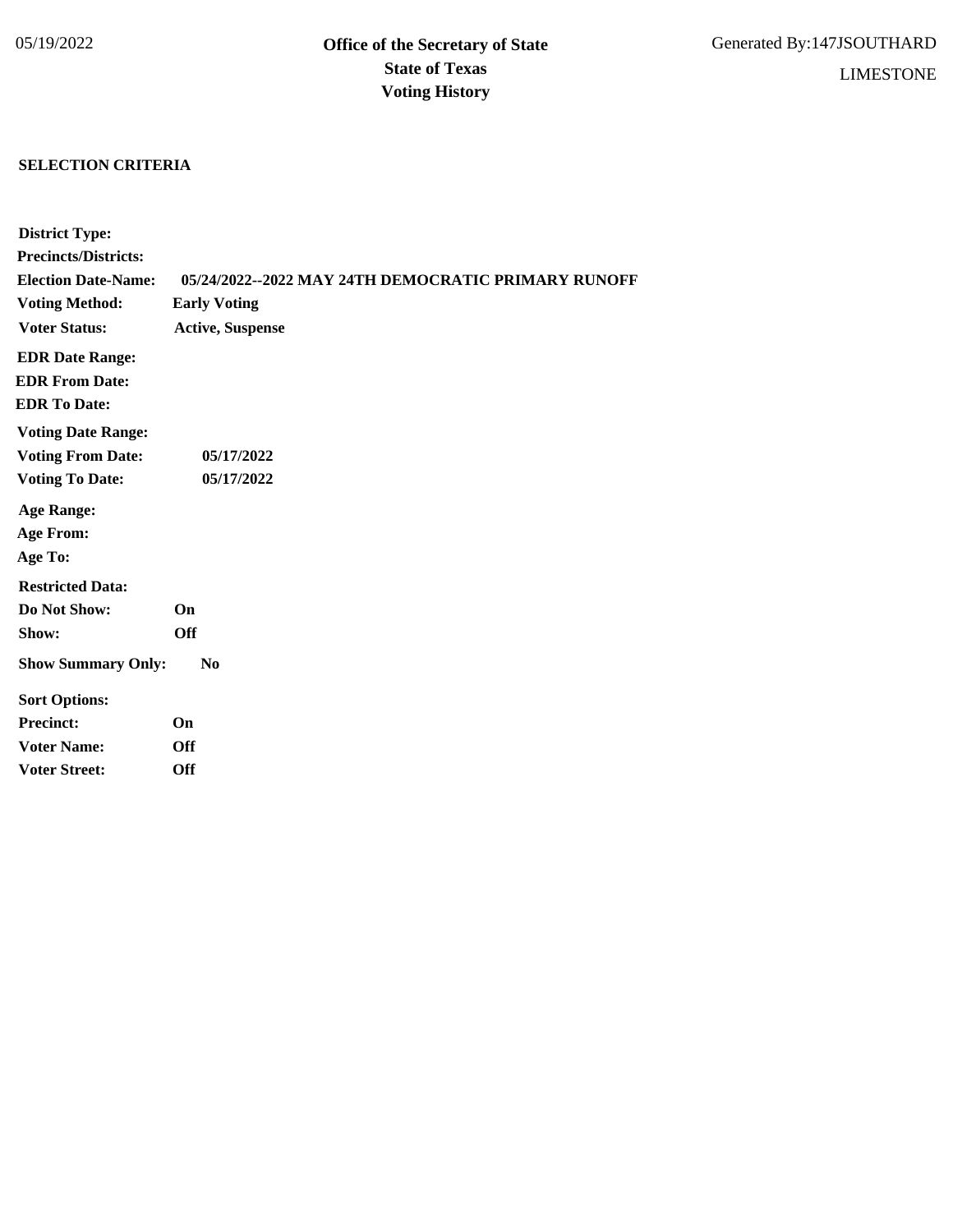| Precinc<br>t | VUID           | EDR                                           | Voter<br>Status | Voter Name                            | <b>DOB</b>        | Current<br>County | Residence<br>Address                          | Mailing Address                                  |
|--------------|----------------|-----------------------------------------------|-----------------|---------------------------------------|-------------------|-------------------|-----------------------------------------------|--------------------------------------------------|
| 101          | 1013722275     | 08/15/1986                                    | V               | <b>BOND</b><br>III, WILLIAM           | 07/12/1959        | 147               | ANGELINE<br>211<br>Е<br>GROESBECK TX<br>76642 | ST 211 E ANGELINE<br>ST<br>GROESBECK TX<br>76642 |
|              | Election Name: | 2022 MAY 24TH<br>DEMOCRATIC PRIMARY<br>RUNOFF |                 |                                       | Ballot Style: BS2 |                   | Voting Method: EV                             |                                                  |
| 101          | 1013693902     | 03/01/1984                                    | $\overline{V}$  | ROACH, JANIE 10/23/1945<br><b>LOU</b> |                   | 147               | 1109 JOEL<br>STREET<br>GROESBECK TX<br>76642  | 1109 JOEL ST<br>GROESBECK TX<br>76642-1943       |
|              | Election Name: | 2022 MAY 24TH<br>DEMOCRATIC PRIMARY<br>RUNOFF |                 |                                       | Ballot Style: BS2 |                   | Voting Method: EV                             |                                                  |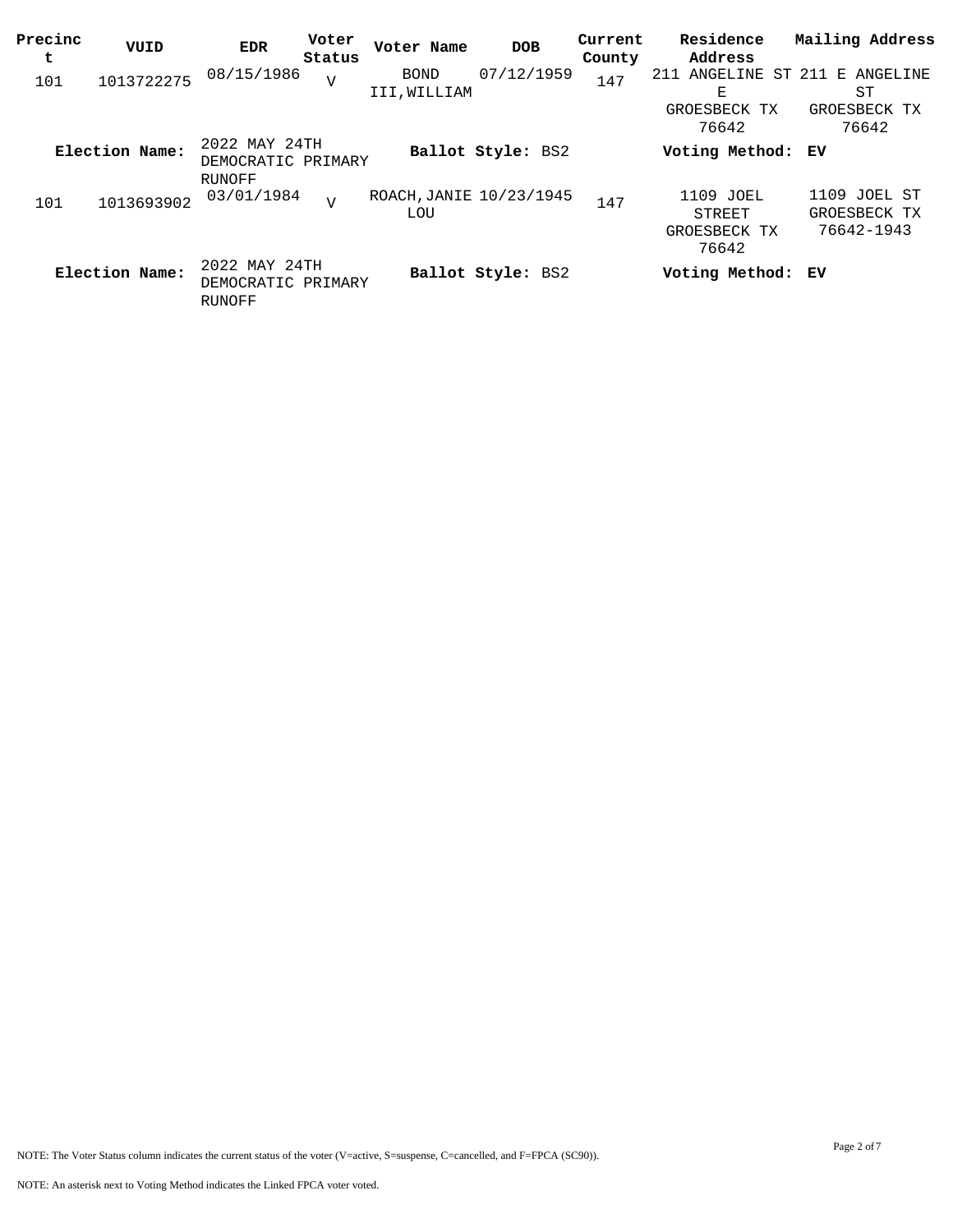| Precinc<br>$\mathbf t$ | VUID                  | <b>EDR</b>                          | Voter<br>Status | Voter Name | <b>DOB</b>              | Current<br>County | Residence<br>Address                 | Mailing Address                      |
|------------------------|-----------------------|-------------------------------------|-----------------|------------|-------------------------|-------------------|--------------------------------------|--------------------------------------|
| 102                    | 1190216207 10/25/2012 |                                     | $\overline{17}$ | LLY A      | WILKERSON, SA10/07/1944 | 147               | 2040 FM 2749<br>THORNTON TX<br>76687 | 2040 FM 2749<br>THORNTON TX<br>76687 |
|                        | Election Name:        | 2022 MAY 24TH<br>DEMOCRATIC PRIMARY |                 |            | Ballot Style: BS2       |                   | Voting Method: EV                    |                                      |

RUNOFF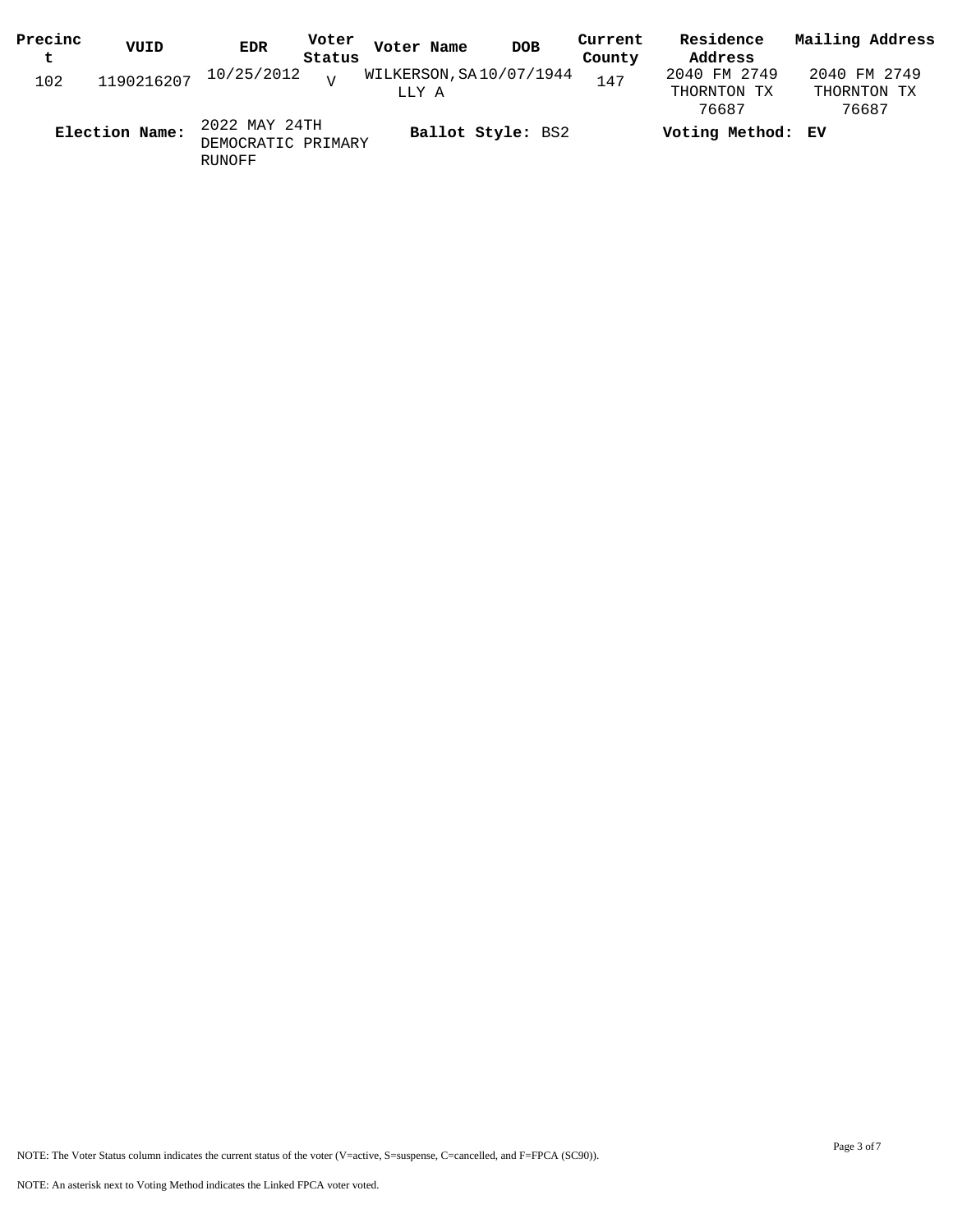| Precinc<br>t | VUID           | <b>EDR</b>                          | Voter<br>Status | Voter Name | <b>DOB</b>               | Current<br>County | Residence<br>Address                  | Mailing Address                     |
|--------------|----------------|-------------------------------------|-----------------|------------|--------------------------|-------------------|---------------------------------------|-------------------------------------|
| 104          |                | 2168579497 09/02/2020               | $\overline{17}$ | A NOLDEN   | BRISCOE, WAND 10/14/1955 | 147               | 105 PR 5779B<br>GROESBECK TX<br>76642 | PO BOX 983<br>GROESBECK TX<br>76642 |
|              | Election Name: | 2022 MAY 24TH<br>DEMOCRATIC PRIMARY |                 |            | Ballot Style: BS2        |                   | Voting Method: EV                     |                                     |

RUNOFF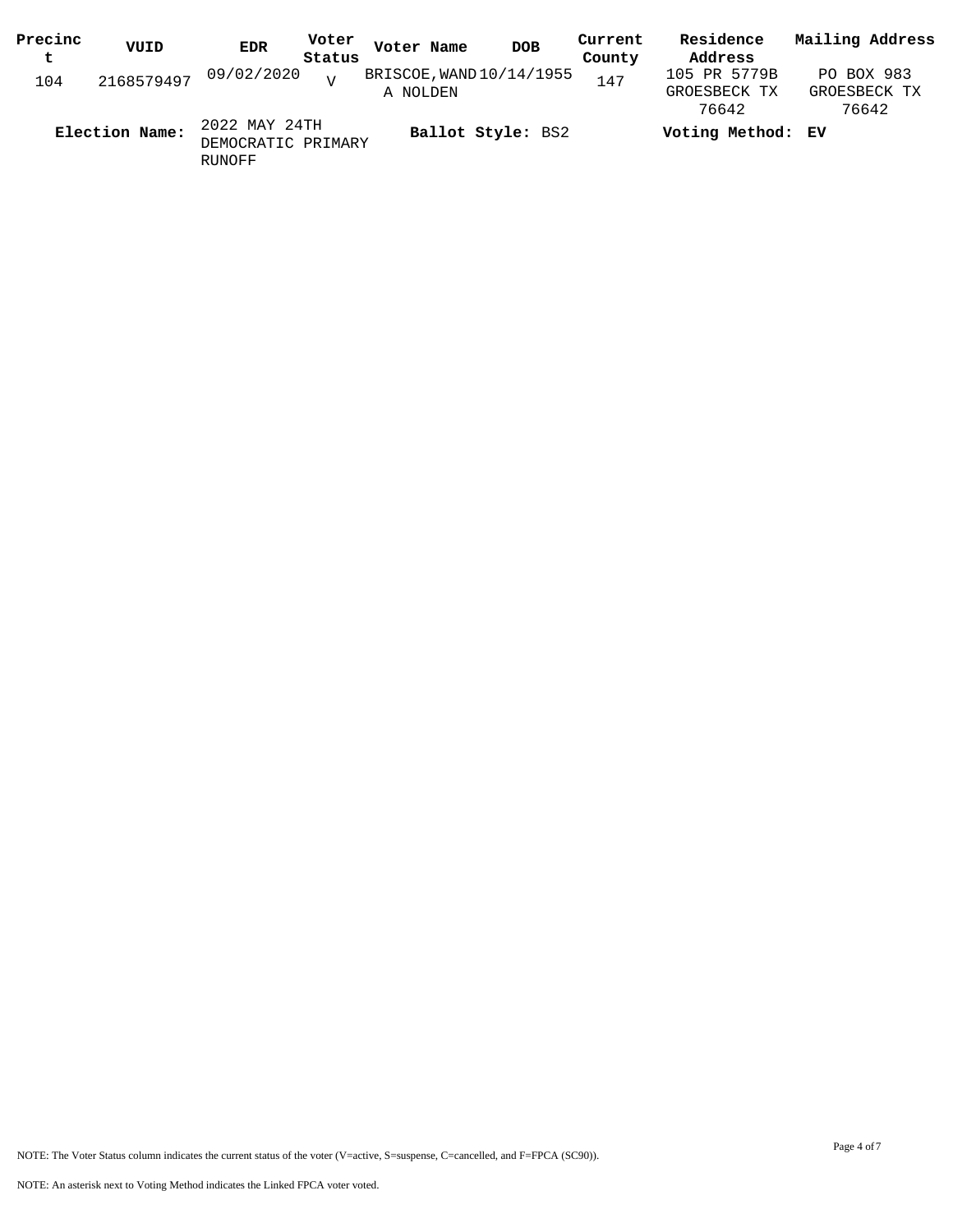| Precinc | VUID           | Voter<br>EDR                                  | Voter Name               | <b>DOB</b>        | Current | Residence                     | Mailing Address               |
|---------|----------------|-----------------------------------------------|--------------------------|-------------------|---------|-------------------------------|-------------------------------|
| t       |                | Status                                        |                          |                   | County  | Address                       |                               |
| 305     | 1013654831     | 11/01/1992 <sub>V</sub>                       | HILL, MIQUELA 12/26/1950 |                   | 147     | 240 LCR 379<br>MEXIA TX 76667 | 240 LCR 379<br>MEXIA TX 76667 |
|         | Election Name: | 2022 MAY 24TH<br>DEMOCRATIC PRIMARY<br>RUNOFF |                          | Ballot Style: BS2 |         | Voting Method: EV             |                               |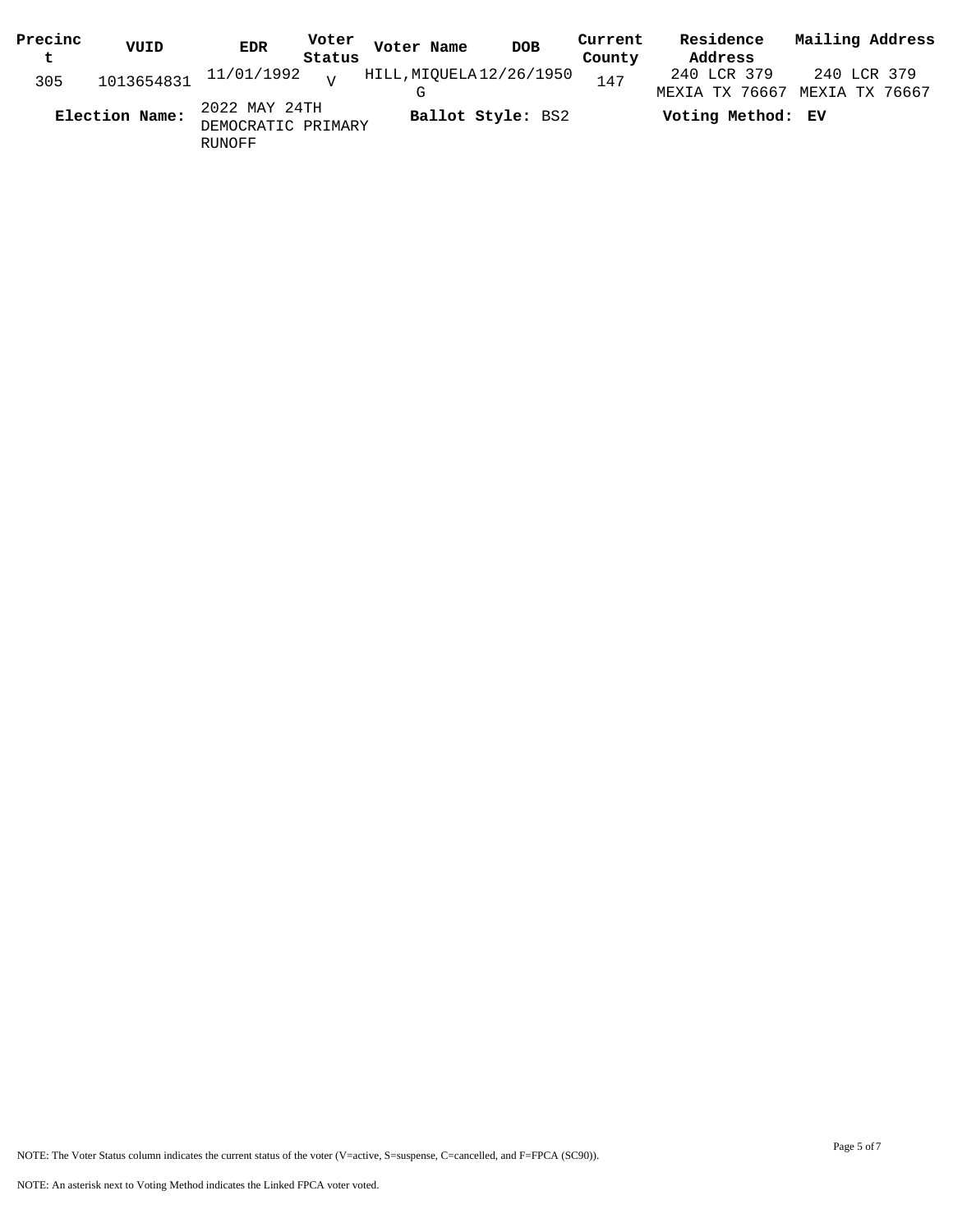| Precinc<br>t | VUID           | <b>EDR</b>                                    | Voter<br>Status | Voter Name | <b>DOB</b>               | Current<br>County | Residence<br>Address                             | Mailing Address       |
|--------------|----------------|-----------------------------------------------|-----------------|------------|--------------------------|-------------------|--------------------------------------------------|-----------------------|
| 401          | 1013699165     | 03/29/1995                                    | $\overline{V}$  | TINE MARIE | BROOKS, CELES 03/10/1959 | 147               | 1227 MILAM ST E1227 E MILAM ST<br>MEXIA TX 76667 | MEXIA TX 76667        |
|              | Election Name: | 2022 MAY 24TH<br>DEMOCRATIC PRIMARY<br>RUNOFF |                 |            | Ballot Style: BS2        |                   | Voting Method: EV                                |                       |
| 401          | 1013700546     | 02/07/1994                                    | $\overline{v}$  | LYNN       | BROWN, FREDIA 08/25/1964 | 147               | 301 ROSS AVE N 301 NORTH ROSS<br>MEXIA TX 76667  | AVE<br>MEXIA TX 76667 |
|              | Election Name: | 2022 MAY 24TH<br>DEMOCRATIC PRIMARY<br>RUNOFF |                 |            | Ballot Style: BS2        |                   | Voting Method: EV                                |                       |